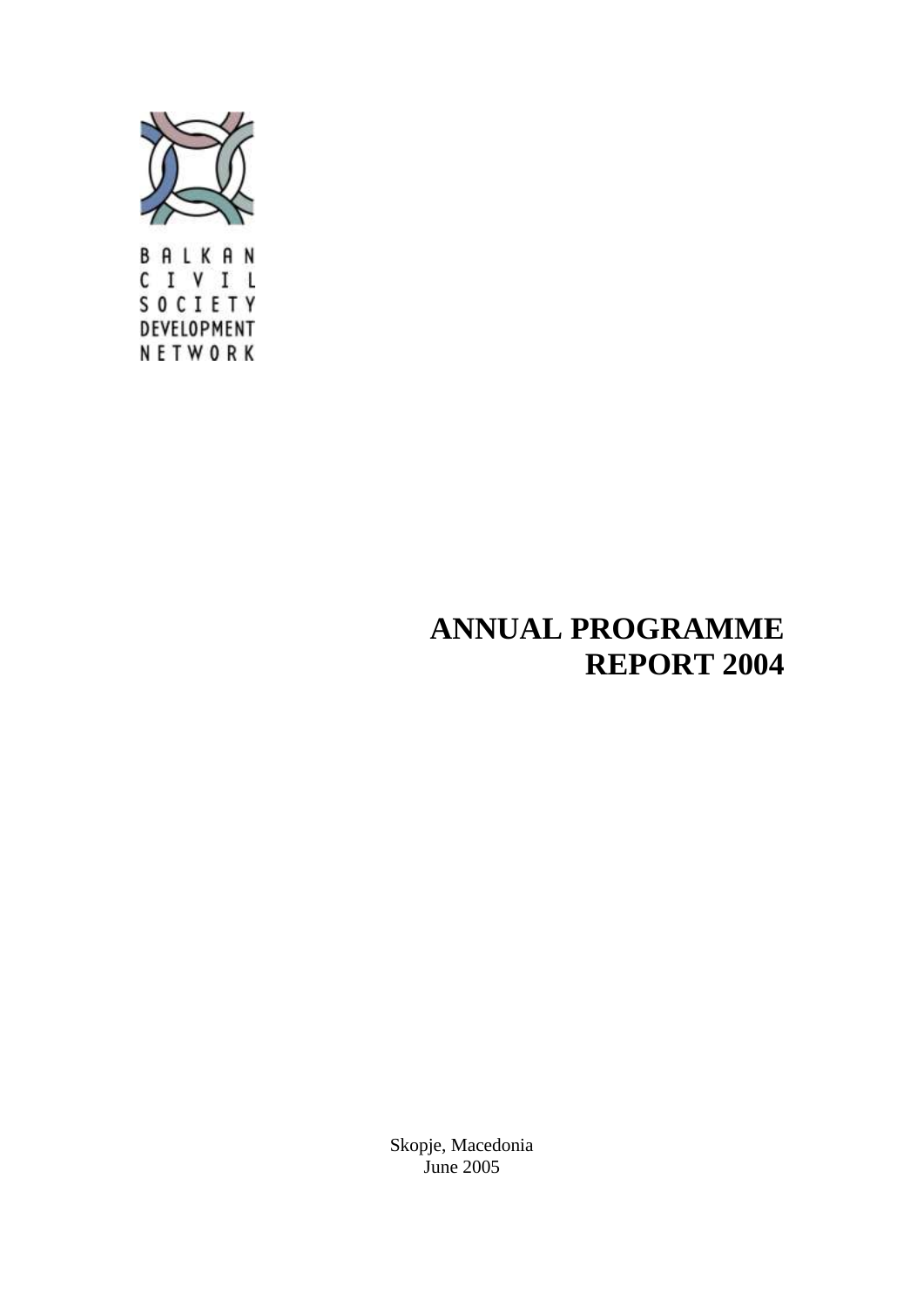# **Contents**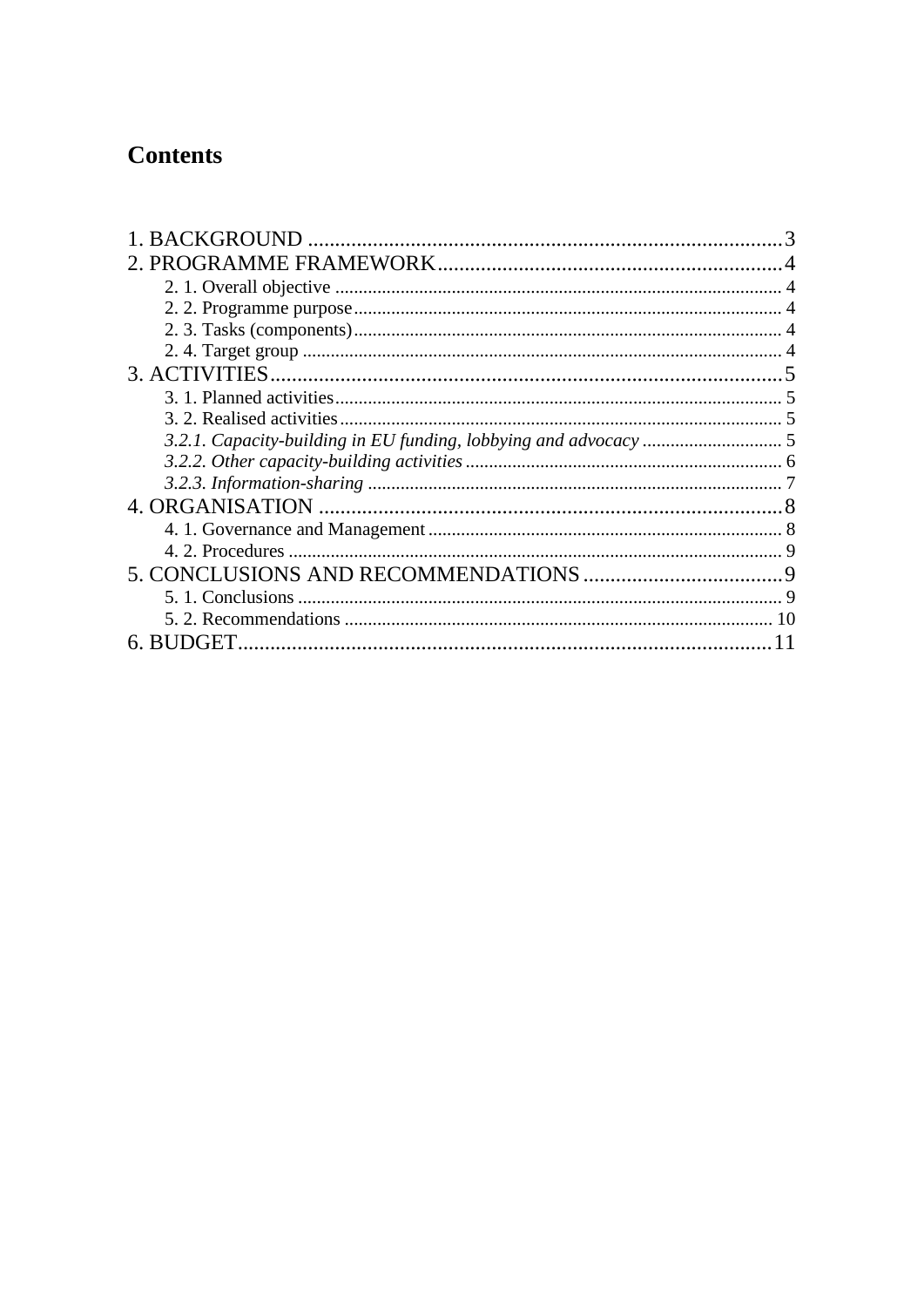## <span id="page-2-0"></span>**1. BACKGROUND**

Balkan Civil Society Development Network (BCSDN) was commenced in December 2003 based on the Capacity Building Hub initiative, started in 2000 as a part of the World Council of Churches South-East Europe Ecumenical Partnership. BCSDN is a network of 11 civil society and ecumenical organizations from 7 countries and territories in South East Europe (Albania, Bulgaria, Croatia, Macedonia, Romania, Serbia and Montenegro and Kosovo). Its vision is commitment to sustainable peace and stability, prosperity, harmony of societies in the Balkan region and mission to strengthen civil society through developing indigenous civil society concepts, practices and empowering civil society actors.

The current Programme is based on the needs assessment of all participating organizations and forms the basis for network's plan of action for the period 2004-2006. It builds on past cooperation between members and successful implementation of a threeyear capacity-building programme Capacity Building Hub 2001-2003. The network is based on partnership among member organizations, which share a common vision and mission and have similar capacity building needs and resources. The Secretariat of the network is situated in the Macedonian Centre for International Cooperation (MCIC), Skopje, Macedonia.

The overall objective of the Programme is to contribute to development of capacities and strengthening of cooperation in civil society in the Balkans. The specific objective and purpose of this Programme is to increase individual/staff and organizational capacity of relevant CSOs and their cooperation in the Balkans. The main goals within the Programme purpose are: to improve/mediate financial constraints of CSOs through improved skills and knowledge about mobilization of resources and support; to improve cross-border and cross-sector cooperation; to improve quality standards, skills and knowledge among CSOs.

Thus, the Programme develops package of services needed in order to develop capacities and strengthen cooperation in the civil society in the Balkans; namely through partner organizations targeted in this Programme. Besides information-sharing, offering of capacity-building packages that consist of: tailor-made training/ToT; exchange/exposure/consultancy visits; workshops are the core activity of this Programme. Identified areas of common expertise that need to be strengthened are: EU fundraising, lobbying and advocacy; resource and support mobilization and ethic standards in training and consultancy. The Programme also promotes regional cooperation and build capacities in the following specific areas of work: gender; antitrafficking; decentralization; corporate social responsibility, anti-corruption and diaconal practices.

The first two quarters of 2004 were devoted to consolidation of the network and preparation of the Programme 2004-6. The first Steering Group meeting took place on 10-11 May, 2004 in Skopje, Macedonia. Four projects, out of which two were extended into 2005, were implemented in the second half of 2004.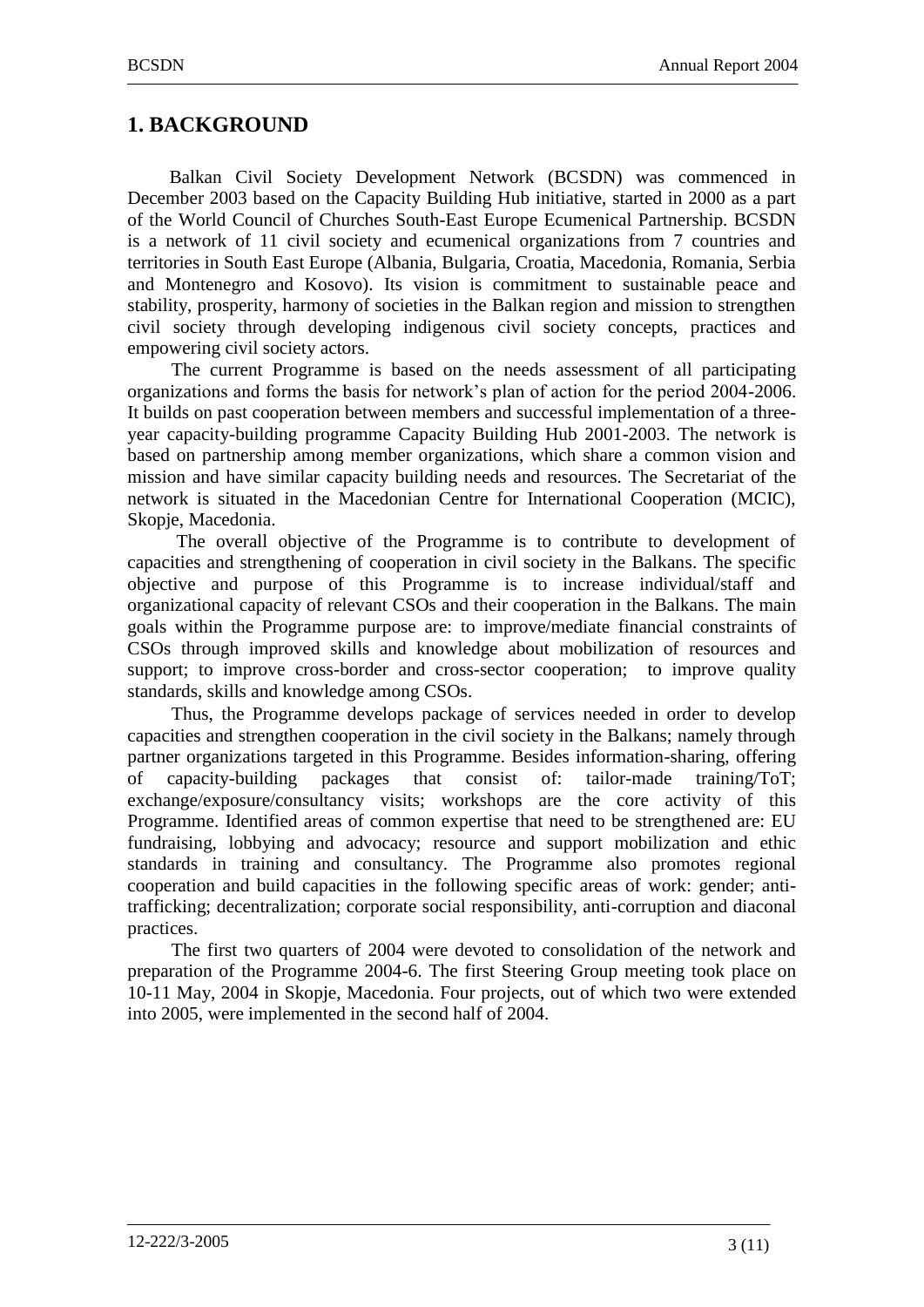## <span id="page-3-0"></span>**2. PROGRAMME FRAMEWORK**

#### <span id="page-3-1"></span>**2. 1. Overall objective**

The vision of the network is to strive towards sustainable peace and stability, prosperity, and harmony of societies in the Balkan region. Its mission is to strengthen civil society through developing indigenous civil society concepts, practices and empowering civil society actors in the Balkans. Its overall objective within the framework of this Programme is to contribute to development of capacities and strengthening of cooperation in civil society in the Balkans.

#### <span id="page-3-2"></span>**2. 2. Programme purpose**

The specific objective and purpose of this Programme is to increase individual/staff and organizational capacity of relevant CSOs and their cooperation in the Balkans.

The main goals within the Programme purpose are:

- to improve/mediate financial constraints of CSOs through improved skills and knowledge about mobilization of resources and support;
- to improve cross-border and cross-sector cooperation;
- <span id="page-3-3"></span>- to improve quality standards, skills and knowledge among CSOs*.*

#### **2. 3. Tasks (components)**

Tasks to be fulfilled are:

- Identification of specific, targeted and tailor-made capacity building activities;
- Planning of capacity building activities;
- Promotion of partnership and cooperation through information-sharing;
- Implementation and monitoring of all activities.

#### <span id="page-3-4"></span>**2. 4. Target group**

The Programme is aimed at a two-fold target group: members and other relevant intermediary CSOs in Balkan countries.

- 1. Members:
	- National CSOs:
- Albania: Albanian Civil Society Foundation (ACSF);
- Bulgaria: Women's Alliance for Development (WAD);
- Croatia: Non-profit's Information and Training Centre (NIT), Education for Organizations in Civil Sector (EOS);
- Macedonia: Macedonian Centre for International cooperation (MCIC);
- Romania: Opportunity Associates Romania (OAR);
- Serbia and Montenegro (including Kosovo): We Are With You (WAWY).
- Ecumenical and/or church-related organisations:
- Albania: Diaconia Agapes;
- Bulgaria: Pokrov Foundation;
- Romania: AIDRom;
- Serbia and Montenegro (inc. Kosovo): Ecumenical Humanitarian Organization (EHO).
- 2. Other intermediary CSOs in Balkan countries:

These organizations are to be selected additionally, based on the theme or/and existing partnerships and cooperation with organizations and networks in the region.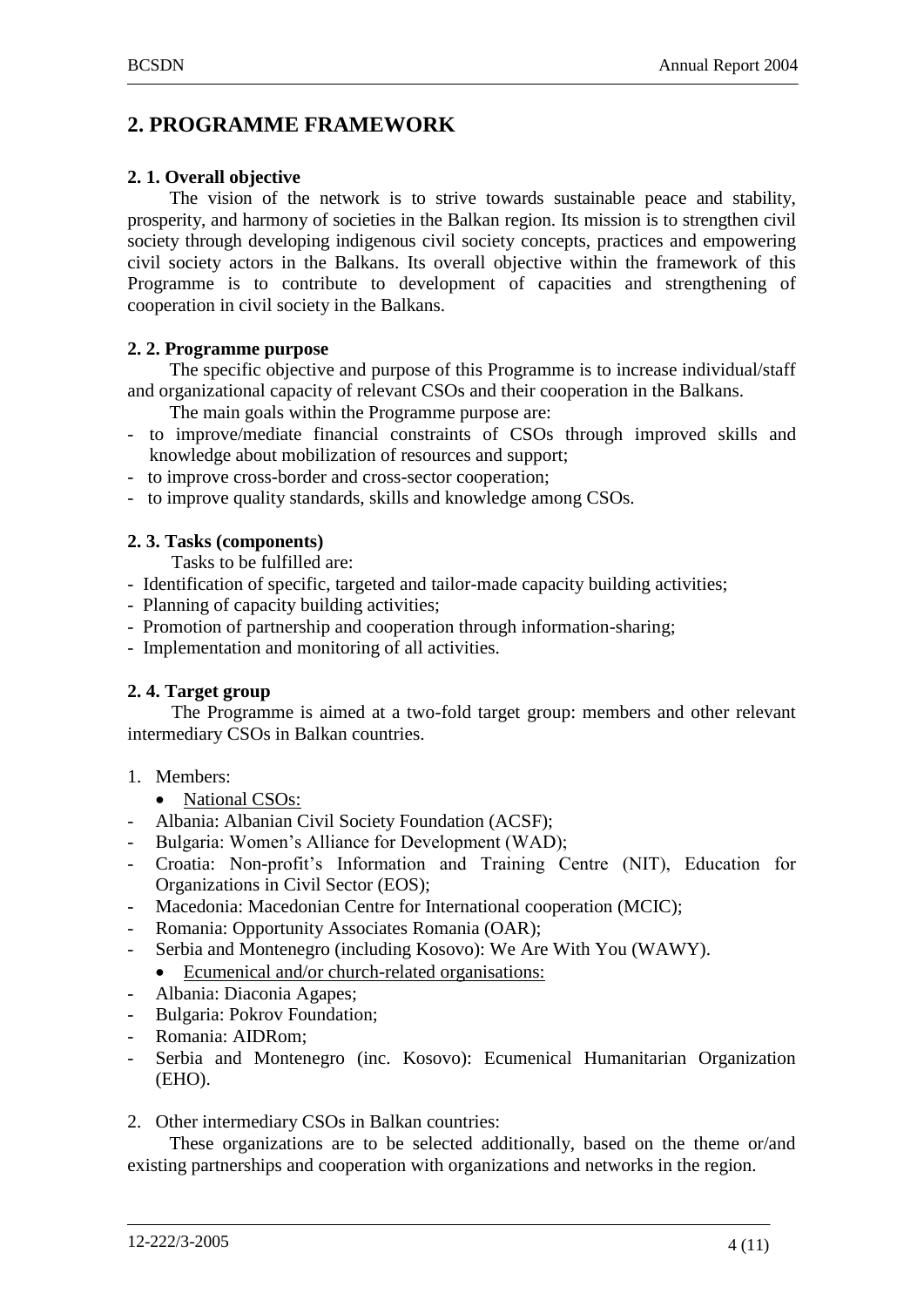# <span id="page-4-0"></span>**3. ACTIVITIES**

## <span id="page-4-1"></span>**3. 1. Planned activities**

The Programme envisages development of capacity-building package of services needed in order to develop capacities and strengthen cooperation in the civil society in the Balkans; namely through organizations targeted in this Programme. Besides information-sharing, offering of capacity-building packages that consist of: tailor-made training/ToT; exchange/exposure/consultancy visits; workshops are the core activity of this Programme. Identified areas of common expertise that need to be strengthened are: EU fundraising, lobbying and advocacy; resource and support mobilization and ethic standards in training and consultancy. Specific areas of work through which this Programme also promotes regional cooperation and build capacities areas: gender; antitrafficking; decentralization; corporate social responsibility, anti-corruption and diaconal practices.

In 2004, BCSDN planned different capacity-building activities in the area of EU funding, lobbying and advocacy and cooperation on specific areas, among them two trainings, one exchange visit, one backstopping/coaching, exposure visits and one workshop. Planned information-sharing and promotion activities were: programme promotion, website, Newsletter, calendar of events, Balkan Civic Practices.

## <span id="page-4-2"></span>**3. 2. Realised activities**

Based on the Programme Document 2004-6, BCSDN launched four projects in 2004, of which one was extended into 2005 (see list of all projects in Annex 1). Within the framework of these projects, 11 activities were planned, of which 7 were implemented in full, two in part (calendar of events, one edition of Balkan Civic Practices) and two were fully extended into 2005 (exchange visit, backstopping/coaching).

## <span id="page-4-3"></span>*3.2.1. Capacity-building in EU funding, lobbying and advocacy*

## **Trainings**

*Regional training on EU funding, lobbying and advocacy* was organized between 15 and 19 November in Skopje, Macedonia. The main goal of the three-day training was to improve information, skills and knowledge of members of the network in the area of EU funds, lobbying and advocacy. The focus of the training was on getting to know EU policies, structures, mechanisms related to countries in Western Balkans and improve skills in forming partnerships and quality of PCM related to accessible EU funds and programmes. The training was delivered jointly by a senior trainer from PCM, Belgium, BCSDN coordinator and one MCIC trainer. 17 staff from 5 BCSDN members (ACSF and Diaconia Agapes (Albania), MCIC (Macedonia), EHO (Serbia), NIT (Croatia)) and 3 organizations (Useful to Albanian Women (Albania), Center for Development of NGOs (Montenegro) and TALDi (BiH)) from outside of the network attended the training. This gave additional opportunity for cross-border exchange of experience through case studies and partnership between organizations.

Staff from OAR (Romania) and WAD (Bulgaria) attended *APRODEV Partnership Workshop on EU funding, lobbying and advocacy* in Bratislava between 14 to 16 October. The goal the training was to improve information, skills and knowledge of members of the network in the area of EU funds, lobbying and advocacy. The focus of the training was on getting to know EU policies, structures, mechanisms related to New Member States and Accession countries and improve skills in forming partnerships and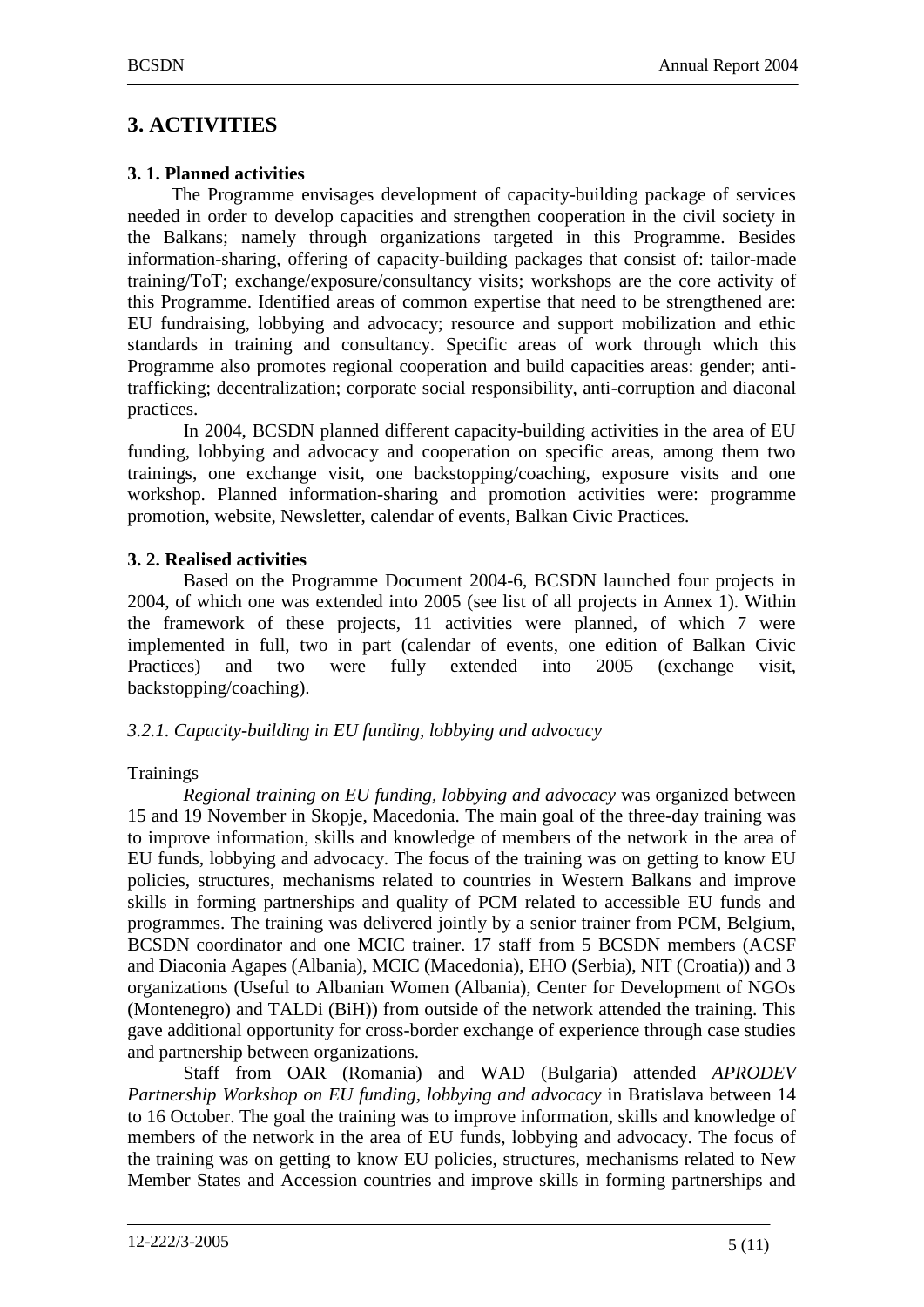quality of PCM related to accessible EU funds and programmes. Additionally, organizations had the opportunity to exchange experience through case studies and form partnership with APRODEV partner organizations attending the training.

#### Study visits

*EU study visit to EU institutions in Skopje* was organized on 18 November in the framework of *Regional training on EU funding, lobbying and advocacy.* Representative from EC Delegation to Skopje for civil society (Mr. Nafi Sarachini) and European Agency of Reconstruction (Ms. Jutta Bulling) introduced EU programmes and funds for civil society in Macedonia. An exchange on procedures and access to EU funds took place between the representatives and participants. As this was the first time for most staff to meet EU representatives personally, the event was appreciated by all participating sides.

In the framework of APRODEV Capacity-building Programme participation of staff from several BCSDN member organizations to *EU study visits to Brussels* was supported by the Programme. The main goal of visits was to introduce staff to Brusselsbased institutions, help them understand how these work and meet their representatives. Support was given to participation of staff from MCIC (Macedonia) and EOS (Croatia) to the four-day EU study visit for Western Balkans (21-24 June) and WAD (Bulgaria) and OAR (Romania) to the EU study visit for CEE (8-11 November). Participants to Brussels found visits useful to understand the complexity of EU structures and related bodies and the need to engage in lobbying and advocacy.

#### Workshops

*Regional Workshop: The Role of Civil Society in EU Integration and Democratization Process in the Balkans* (22-23 July) was held in Skopje, Macedonia. The main goal of the workshop was to create a forum for discussion between civil society organizations and representatives from EU institutions *vis-à-vis* their national governments and strengthen their partnership in the EU integration process. A pressconference was held on 21 July to inform and raise awareness among the public about this issue. The workshop, which was jointly organized by APRODEV and MCIC, hosted 40 representatives from civil society (BCSDN members and APRODEV partners), national governments and EU institutions in the region. Presentations and conclusions delivered were published in the scope of Balkan Civic Practices (see 3.2.2.).

Support was given to OAR (Romania) and WAD (Bulgaria) to attend *APRODEV Regional Workshop: Civil Society Organisations in the New Member States and Accession countries: Actors in Development Policy* (7-8 December) held in Budapest, Hungary. The main goal of the event was to address key issues related participation of civil society in the EU development policy and promote their cooperation with national governments and EU institutions.

#### <span id="page-5-0"></span>*3.2.2. Other capacity-building activities*

#### Exposure visit to GA of IFMSA

Support was given to exposure of 15 students from the region to attend the General Assembly of International Federation of Medical Student Association (3-9 August) held in Ohrid, Macedonia. Each year, the Assembly brings together over 700 students from around the word with the goal to exchange experience in improving health of people around the world.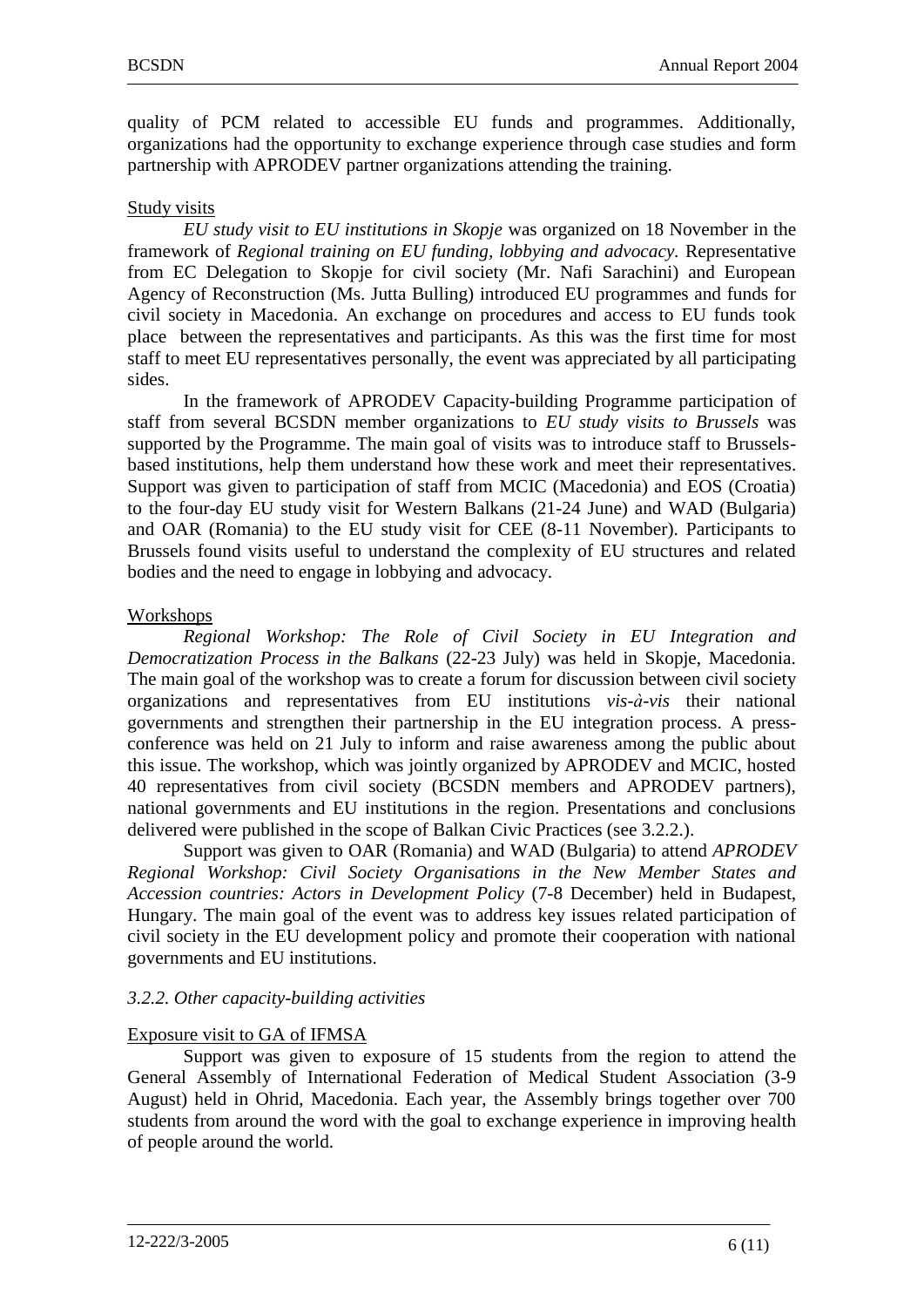#### Working Groups on special issues

Four Working Groups (WGs) were launched at the Annual BCSDN Partnership/Steering Group meeting in May 2004 in Skopje, Macedonia. Their aim is to promote dialogue, exchange and cooperation between BCSDN members and other interested CSOs in areas of special interest to civil society. Namely, gender and antitrafficking, corporate social responsibility and anti-corruption, decentralization and diaconal practices, each under auspices of one lead organization; member of BCSDN. While first WG meetings were planned for end of 2004 and beginning of 2005, none of these took place, due to full schedules for lead organizations.

Realization of other exchange activities, namely support of one exchange visit and backstopping/coaching, was postponed to first half of 2005, due to late start of the implementation of the Programme.

#### <span id="page-6-0"></span>*3.2.3. Information-sharing*

#### Programme promotion

The network has been consolidated through adoption of Balkan Civil Society Development Network (BCSDN) as its new name. Moreover, visual identity and basic promotion material such as leaflets, poster presentation, memorandum have been developed.

BCSDN has been promoted through a poster presentation, leaflet and first edition of Balkan Civic Practices to Macedonian public and CSOs on the occasion of  $4<sup>th</sup>$  annual NGO Fair-Forum on Civil Society in Macedonia that took place between 3-5<sup>th</sup> December, 2004. Simultaneously, the network presented itself (through the help of EHO) at the South East European NGO Festival that took place in Novi Sad, SCG between 1- 5<sup>th</sup> December 2004.

#### Website

BCSDN website consists of basic information about the network, its activities and updates on funding and other opportunities. The website has been registered under an independent domain name [http://www.balkancsd.net](http://www.balkancsd.net/) to make it more accessible to members, other CSOs and the general public. The website is updated daily and maintained by the Secretariat. The website has been visited 701-times between March and December 2004 (or approx. 78 visits on average/month). Considerable increase in visits is reported between November and December (from 90 to 150 visits/month), i.e. the period when the new domain name had been registered.

The training database consisting of, 34 training/consultancy offer and 25 trainer profiles and has been updated with a search engine to allow effective access and use to the database to potential training beneficiaries. The software allows search by categories such as training language, location, type of training etc.. Training/consultancy offer and trainer profiles are also available in alphabetical list.

#### Mailing list

BCSDN mailing list has been created in January and has 22 members. So far, 121 messages have been exchanged through this medium, i.e. averagae10 per month. It is designed as a public discussion group (organized through yahoo group service) at [balkancs@yahoogroups.com.](mailto:balkancs@yahoogroups.com) The purpose of the mailing list is to enable direct and simultaneous communications between member organizations. The list is used to communicate and inform members about initiatives, announcements, development in the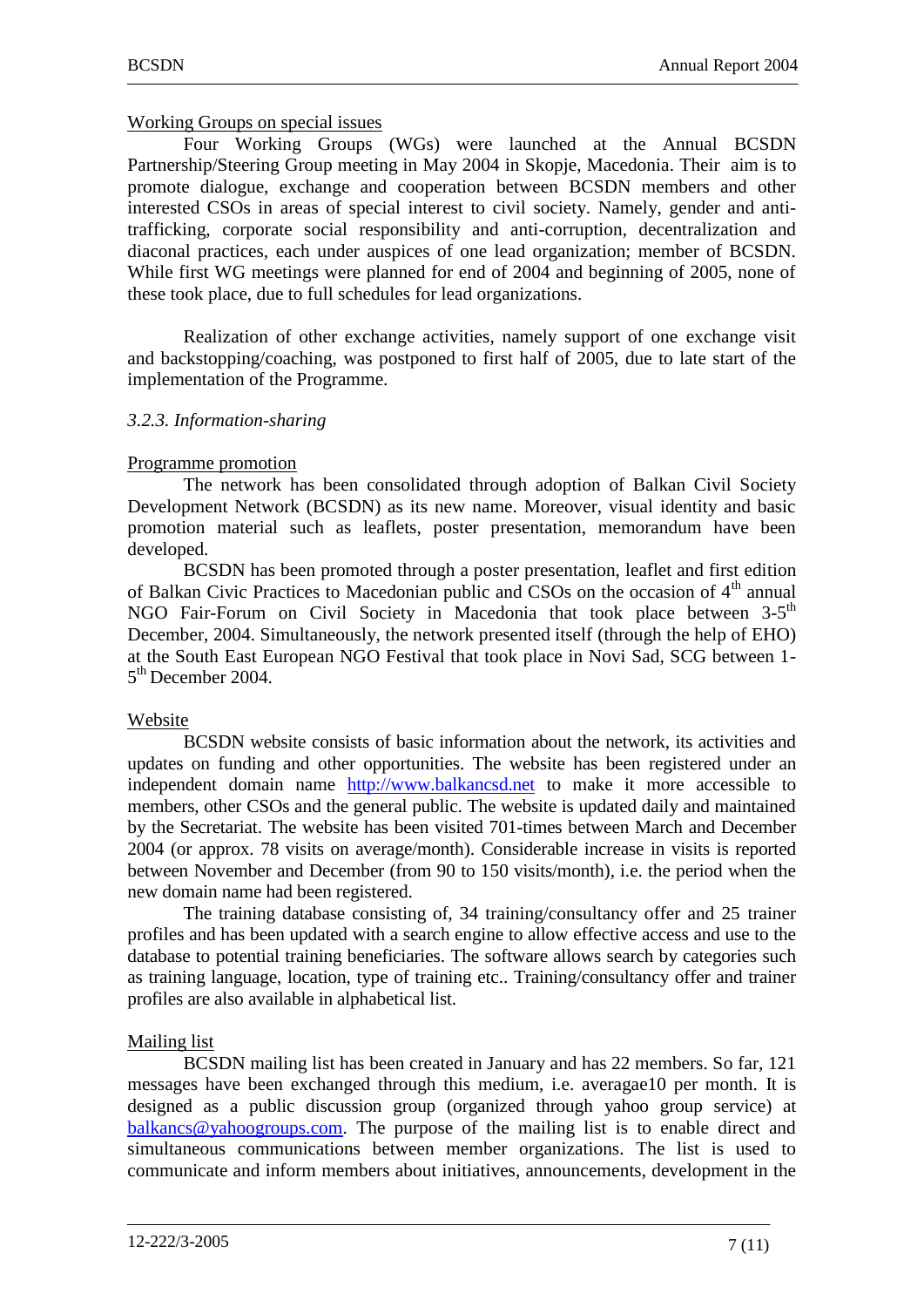network etc. Subscription to the mailing list is possible directly at <http://groups.yahoo.com/group/balkancs/> or by invitation of the moderator (BCSDN Coordinator).

Additionally, weekly e-mail alert service has been introduced in October as an additional tool for improved access to up-to-date funding, training, education and other opportunities. Nine editions have been published by the end of December. Opportunities are compiled by BCSDN Secretariat every week and sent out to members each Friday. E-mail alerts consist of information on funding, training and education opportunities, publications and research of interest to member organizations. Each edition is also published on the BCSDN website.

#### Newsletter

The Newsletter is published on BCSDN website and sent to members on a monthly basis. It is prepared by the Secretariat and edited by BCSDN Coordinator with the aim to inform partner organizations about latest developments in the network, otherwise published on networks' website. Between February and June, the Newsletter was published twice month. Due to use of other information tools (mailing list, weekly email alerts), the Newsletter has been published on a monthly basis since July on. It is published only electronically (PDF format) on 3-4 pages.

#### Calendar of events

Calendar of events is designed as the main tool for sharing information on partner organizations' events and activities. The aim is to share information on organizational, training and other activities in order to promote culture of information-sharing for effective and efficient work. Calendar of events was to be published and distributed in printed and electronic form once to twice a year, based on information provided by partner organization. Request for information to partners has been launched to partners in the beginning of the calendar year 2004 but the response was low. Ad-hoc response and short timeframe for planned events allowed for publishing of announcement of partners' events only through the website and mailing list rather then in a special calendar of events.

#### Balkan Civic Practices

Publication *Balkan Civic Practices* has been launched in November 2004 with the first issue under the title "The Role of Civil Society in EU Integration and Democratization Process in the Balkans". This issue published presentations delivered at a workshop organized by MCIC and APRODEV under the same title held on 23-24 July, 2004 in Skopje. The publication consisted of 9 articles on the topics covered on 69 pages. It was published in electronic (PDF and CD) format and hard-copy (500 copies). The published texts we delivered and thus published, only in English and distributed (in electronic or hard-copy) to around 90 addresses. Only one issue of Balkan Civic Practices has been published due to late start of the implementation of the Programme.

## <span id="page-7-0"></span>**4. ORGANISATION**

#### <span id="page-7-1"></span>**4. 1. Governance and Management**

All undertaken activities (formulated as projects) were approved by MCIC Governing Board. Overall responsibility for the programme management lies with the Executive Director. Project Coordinator is responsible for overseeing the overall running of the Programme. Full-time BCSDN Coordinator was responsible for programme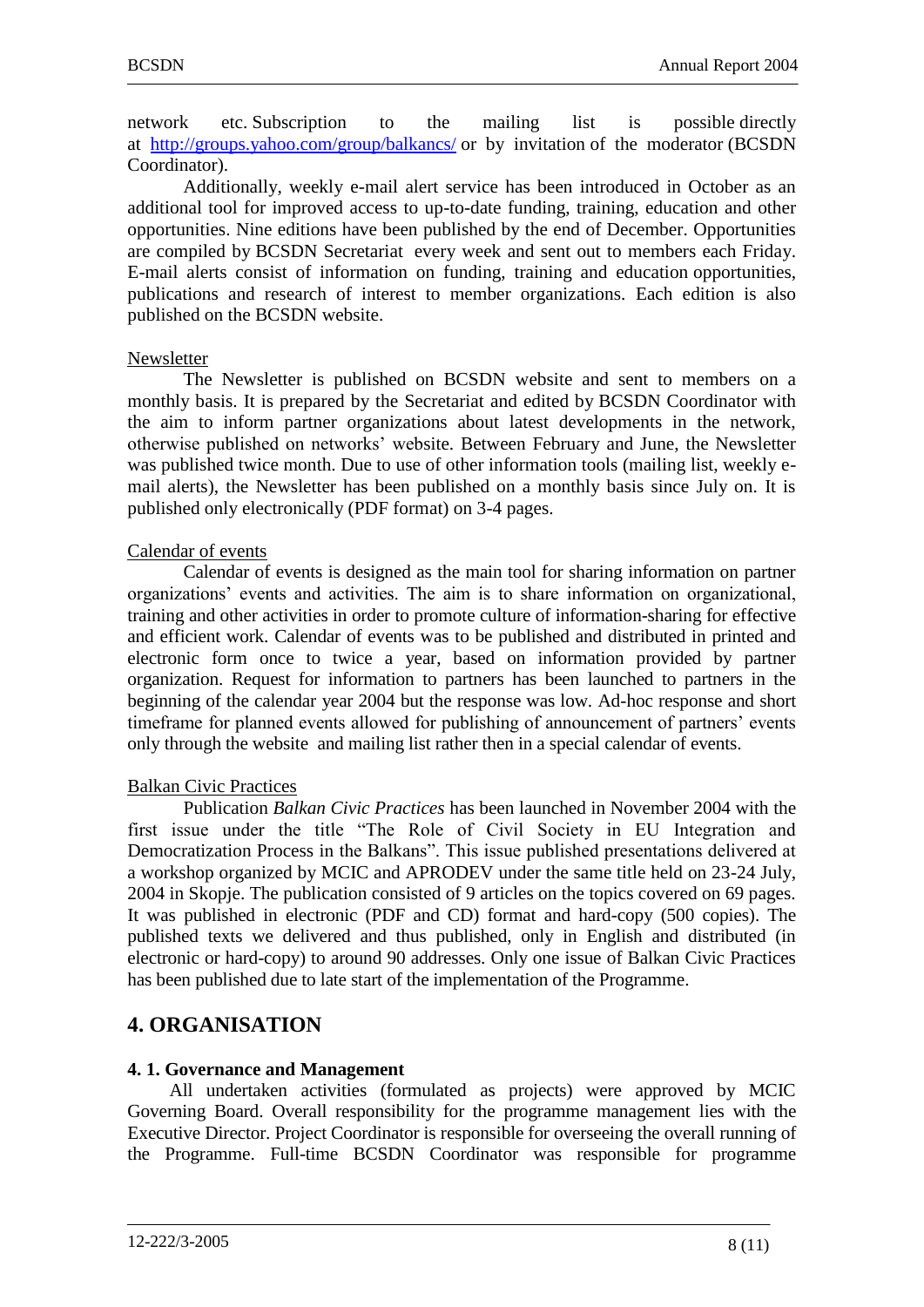coordination, its administration and thus, running of the Secretariat (established to divide responsibilities of MCIC as manager and member organization in the network).

The Programme is governed in cooperation and consultation with other BCSDN members through annual Steering Group meetings. The Group consists of senior representatives of member organizations. The annual meeting took place on 10-11 May in Skopje, Macedonia and approve the strategy and work plan for 2004-6 as outlined in the BCSDN Programme. Contact Group, i.e. group of contact persons discusses and advises on concrete network activities.

MCIC has well defined procedures, including financial ones.

The Executive Director is responsible for overall management while the Accountant is in charge of financial management of the organization. Expenditures above a certain amount (as stated in Rules of Procedure) must be approved by the Governing Board (programme as well as operational). MCIC also has a Supervisory Board that has the right to control the management of finances.

Invoices are checked on 3 levels (Responsible Officer, Accountant, Executive Director).

Annual financial statements are audited by KPMG.

#### <span id="page-8-0"></span>**4. 2. Procedures**

Joint activities are managed and implemented by MCIC, i.e. the BCSDN Secretariat, and follow MCIC standard rules and procedures for activities (formulated as projects).

Activities on specific areas as well as part of joint activities (e.g. exchange visits) are managed by MCIC and implemented directly by BCSDN member organizations. For this reason, MCIC developed a regular procedure to initiate, fund, monitor and report on BCSDN activities. This was necessary to create a simple and effective procedure to manage relationships between MCIC and the other BCSDN members, as well as to create basis for monitoring and evaluation of implemented activities.

The procedure consists of three elements:

a) Funding Proposal - a short standard form to present the BCSDN activity (including goals, target group, schedule, description of activities, participants and budget);

b) Contract - after reviewing the proposal, MCIC and the leading agency for the particular activity sign a standard contract (in English), which represents legal base and a financial document for the fund disbursement;

c) Reports - the leading agency for particular activity, according to the clauses of the contract is required to submit a final report including an evaluation.

## <span id="page-8-1"></span>**5. CONCLUSIONS AND RECOMMENDATIONS**

#### <span id="page-8-2"></span>**5. 1. Conclusions**

The implementation of Programme activities started in second half of 2004, due to prolonged planning, coordination and securing of financial support by donors for the Programme 2004-6. Within the framework of four projects, eleven different activities have been implemented, among them five capacity-building and six information- sharing activities.

Primarily, activities were managed and implemented by BCSDN Secretariat in MCIC in cooperation with BCSDN members and APRODEV (Capacity-building Programme on EU funding, lobbying and advocacy). This was due to the fact that joint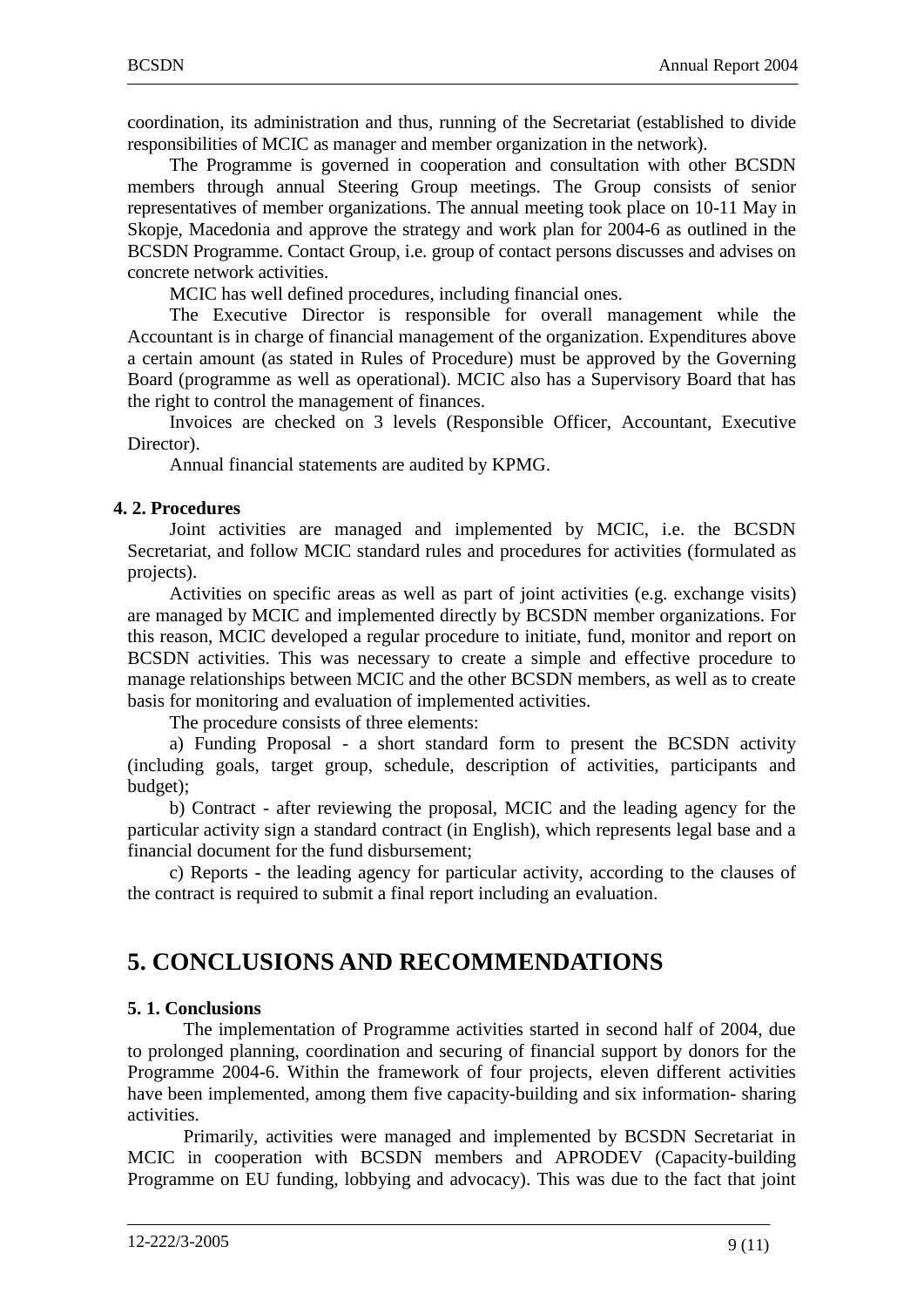priority activities primarily target joint capacity-building needs by all member organization, rather then only their exchange and cooperation. Also, there has been high realization of joint project activities (out of 11 planned, 7 were fully implemented, 2 in part and 2 extended into 2005), while activities on specific areas have been delayed to 2005.

Based on recommendations in External Evaluation 2002 and Annual Report for the Programme 2001-3 the following efforts have been made on the network level:

a) Coordination and communication: Contact persons were set in each BCSDN member organizations for better communication in the network. Different informationsharing tools (e.g. mailing list, weekly e-mail alerts) have been introduced to improve possibilities for communication between members. However, these are primarily successful in vertical communication, i.e. between the Secretariat and members;

b) Rules, procedures and structure: Coordination mechanisms and structure of the network have been agreed and defined through establishing of two bodies. Namely, Steering Group (group of senior representatives from members, which meets on annual meetings to discuss management and strategy for the work of the network) and Core Group (group of contact persons, which meets once a year to discuss and coordinate concrete activities of the network) have been established. Principles for cooperation have also been developed, thus further contributing to clarification of rules and procedures in the network;

c) Partnership ideology: two measures have been undertaken in order to promote the sense of ownership and partnership. Working Group on vision and mission has been established in order to discuss and develop their definition. Secondly, new name, logo and visual identity has been developed to promote and communicate network's identity to its members and other CSOs.

#### <span id="page-9-0"></span>**5. 2. Recommendations**

The implementation of the Programme 2004-6 started with a delay. Implementation of extended activities in the area of EU funding, lobbying and advocacy and planning for capacity-building package of activities in the area of mobilization of resources and support is underway.

In order to work on past achievements and to address its weaknesses the following recommendations should be taken into consideration in the continuation of the Programme:

a) Communication and coordination (internal) should be further strengthened through improving horizontal communication, i.e. bilateral and multilateral communication between member organizations. Further efforts should also be made in promoting organizational rather than individual based involvement of members;

b) Rules, procedure and organizational structure have been clarified in terms of governance and communication. However, further clarification of membership criteria and management of the Programme, especially on the activity level is needed for development of sustainable, clear, effective and decentralized structure of the network;

c) Partnership ideology should be further strengthened through continued discussion and development of clear vision and mission. Furthermore, the promotion of networks' identity to members should also be continued with the focus on communicating membership, cooperation and networking benefits of the Programme. Low communication and engagement of members in the network should be openly discussed at the next Steering Group meeting in the framework of future challenges and sustainability of the network after the end of Programme 2004-6;